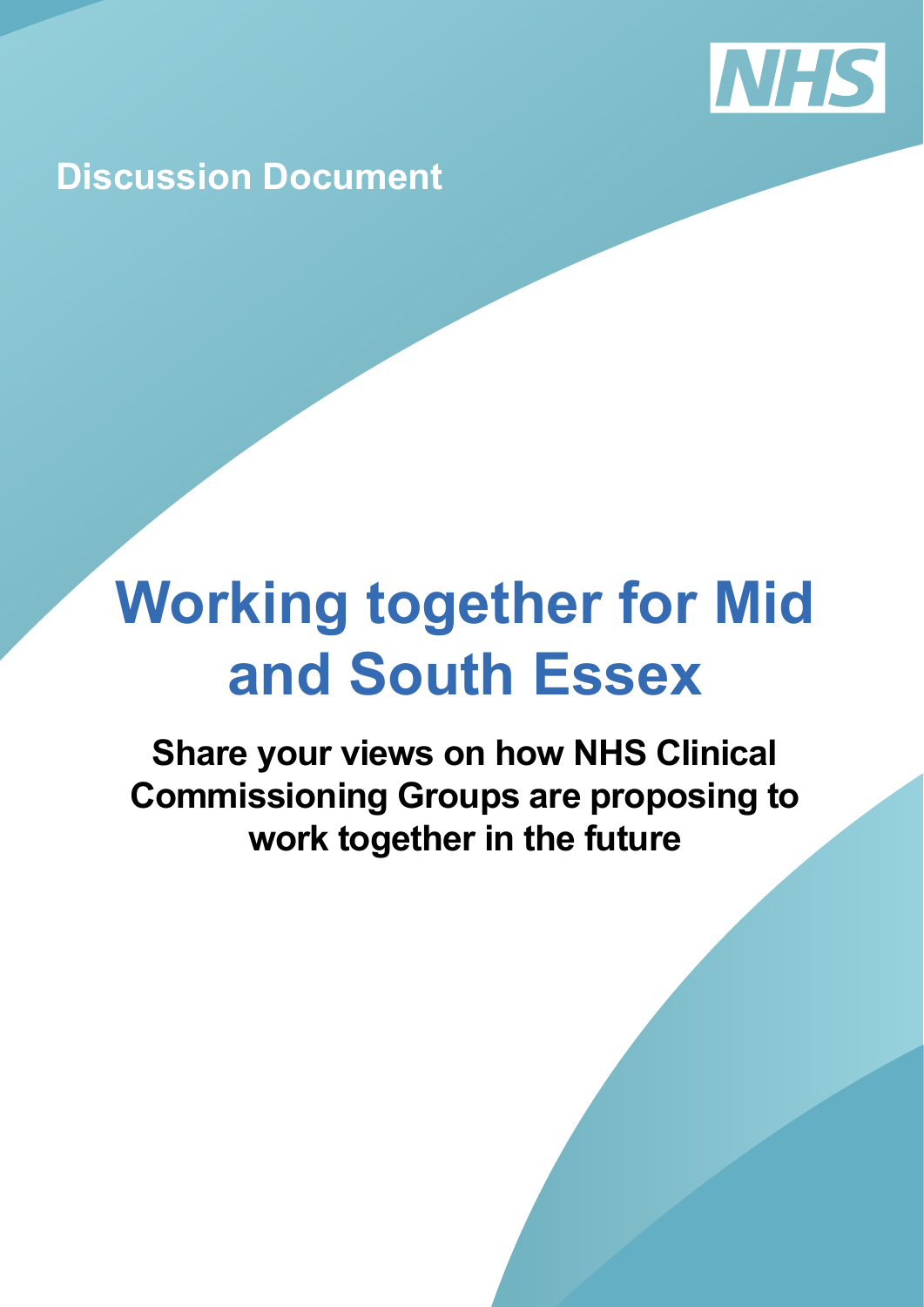## **About this document**

**This document is asking for your views about how the five NHS Clinical Commissioning Groups (CCGs) in Mid and South Essex could work together in the future as one organisation.** 

**The proposals in this discussion document do not directly affect any other NHS organisations or NHS services for example the medicines you take or the way you access your local healthcare; however, the way we offer NHS services may change in the future, in line with the NHS Long Term Plan.**



NHS commissioning is the process of planning, agreeing, buying and monitoring health services. Clinical Commissioning Groups (CCGs) took over responsibility for this in April 2013. CCGs are organisations that combine the expertise of local doctors (GPs) and NHS managers; putting local clinical staff and members of the public at the very heart of decision making for their local population, to determine what health services to provide, where and how.

There are currently five NHS Clinical Commissioning Groups in Mid and South Essex:



1.2 million people live in Mid and South **Essex** 

£1.64 billion is spent on health care in Mid and South Essex

£

Mid and South Essex covers a population of 1.2 million, with a budget of £1.64 billion. This budget is used by the CCGs to ensure high quality and effective health and care services are delivered from hospitals and in the community.

The [NHS Long Term Plan](https://www.longtermplan.nhs.uk/) (LTP) (see also page 6) sets out the vision for commissioning to be more integrated and led across the health and care system rather than just at a health level. This brings together NHS providers, commissioners and local authorities to work in partnership in improving health and care in their area. For example, councils, community and hospital providers work together with GPs and commissioning groups to support and meet a local community's needs by forming [Integrated Care Systems](https://www.england.nhs.uk/integratedcare/integrated-care-systems/) (ICS). The NHS Long Term Plan also states that there should typically be one strategic commissioner (CCG) in any emerging Integrated Care System  $(ICS)$ .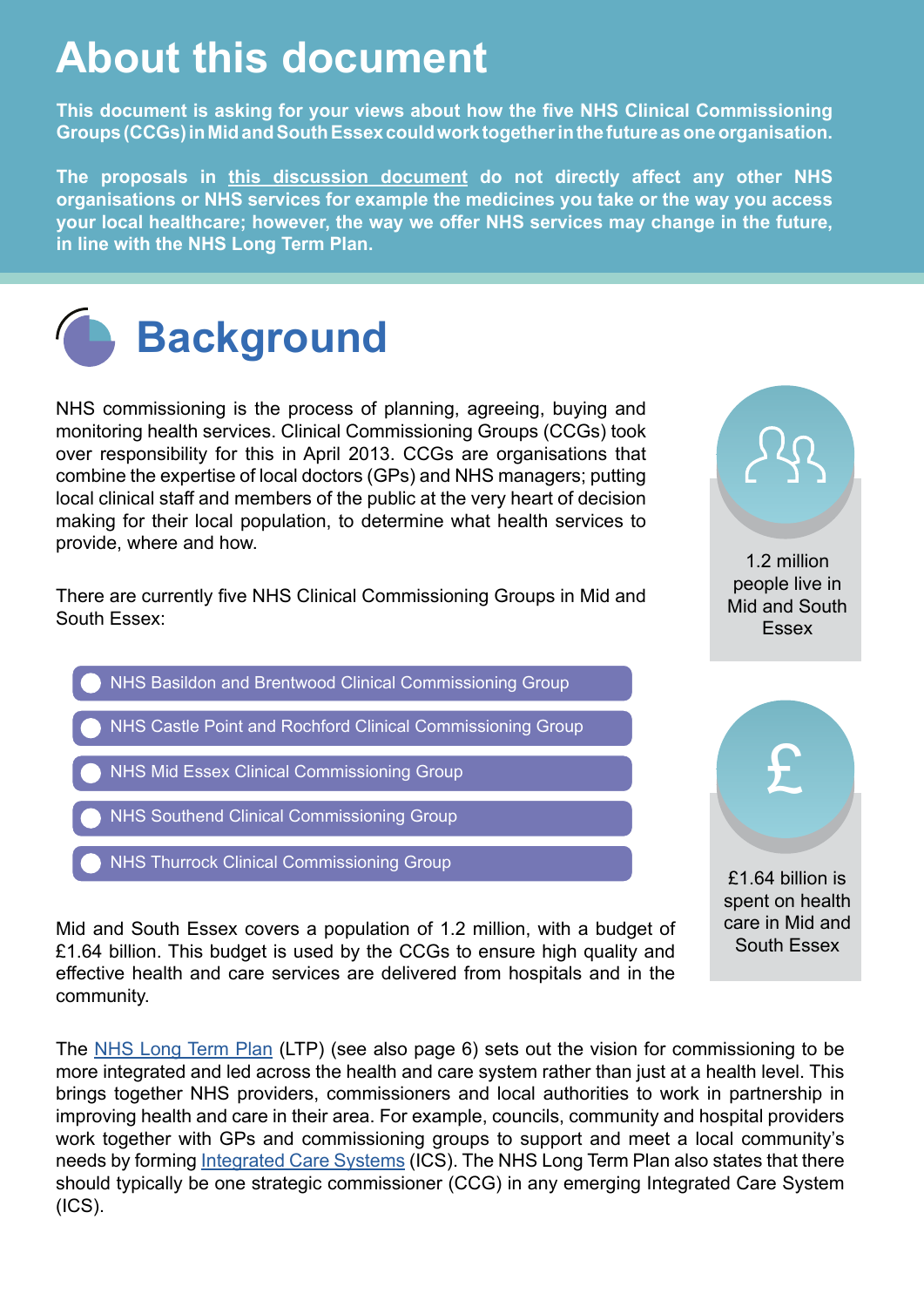#### **Would you like this document in a different format or language?**

**To request this document in an alternative format or in a different language, please use the contact details below:**

**Email: [thuccg.ccgtransformation@nhs.net](http://thuccg.ccgtransformation@nhs.net) Phone: 01375 365 810 Address: Civic Offices, 2nd Floor, New Road, Grays, RM17 6SL**

## **Foreword from the CCG Chairs**

Our Integrated Care System covers the Mid and South Essex area (explained in more detail on pages 4 & 5). We propose mirroring the Integrated Care System with one strategic commissioner (CCG) and therefore merging the existing five CCGs. This will help us to better address the issues and needs of the 1.2 million people living across the areas we serve, whilst still ensuring decisions are based on local needs and driven by local clinicians.

As Chairs of the five NHS CCGs in Mid and South Essex it is our job to ensure that the CCGs continue to deliver their statutory duty to engage with patients and the public and involve you in decisions about your care. We want to ensure that the local population have a say in the way we develop into the future. We are keen to hear your views on proposed changes to the way we provide health and care for the people in our communities. You will read about the current system, challenges and changes that could happen, for example the merger of the CCGs. Please get involved by completing the survey (see page 10) or attending any meetings open to the public such as patient reference groups or CCG Governing Body meetings.

We encourage you to make your voice heard. The views of our partners and local people will be considered when developing our potential merger plans, and will be discussed at CCG Governing Body meetings and wider Council, Health and Wellbeing and Health Overview and Scrutiny Committees.

We have added a Glossary of Terms at the back of this document, to help you understand some of terminology used.



#### **On behalf of the chairs of**

- **Dr Adegboyega Tayo**, NHS Basildon and Brentwood CCG
- **Dr Sunil Gupta**, NHS Castle Point and Rochford CCG
- **Dr Anna Davey**, NHS Mid Essex CCG
- **Dr José Garcia Lobera**, NHS Southend CCG
- **Dr Anand Deshpande** (Outgoing Chair), NHS Thurrock CCG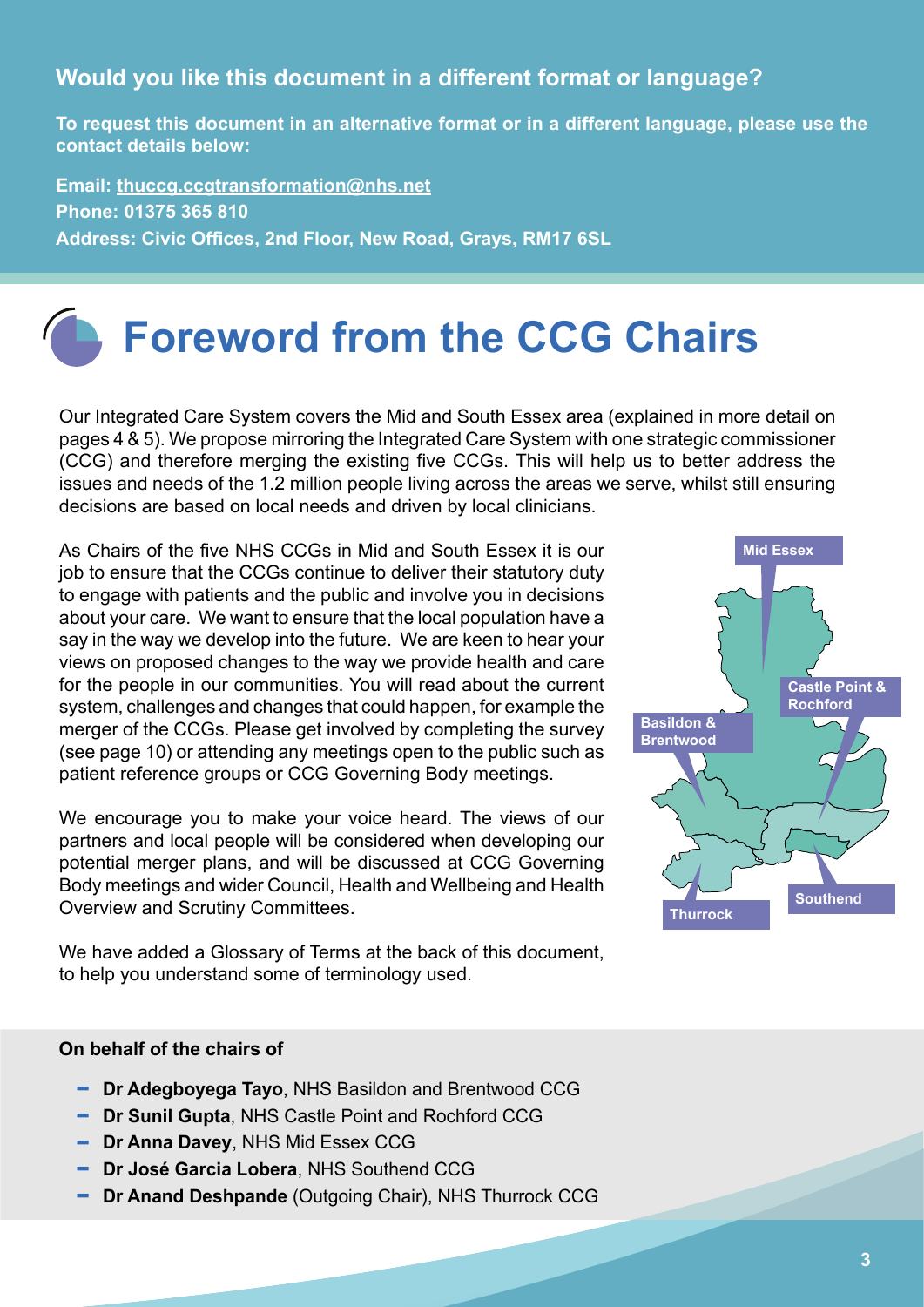## **More about Mid and South Essex**

### **About Mid and South Essex communities**

Mid and South Essex covers a large, diverse area, with large urban settlements and many smaller market towns and villages. While there are many examples of excellent care and thriving communities in Mid and South Essex, we also know there are people who struggle with their physical or mental wellbeing, who could benefit from more support to have a better quality of life.

With growth in our 1.2 million population expected to increase by 5% over the next five years and 15% in the next 20 years, there will be an ever growing demand for services, including for those people with more complex needs and multiple conditions. The largest increase is forecast among 75-79 year olds in the next five years and among the over 90 year old population by 2034.

### **How does NHS commissioning currently work in Mid and South Essex?**

The five CCGs in Mid and South Essex are separate legal bodies with their own Governing Body structure. Each CCG has its own membership of local GP practices and a Governing Body with elected members from GP practices, lay members and senior management.

Two years ago, the CCGs began working together to commission some services across the whole area such as cancer care, hospital services and mental health.

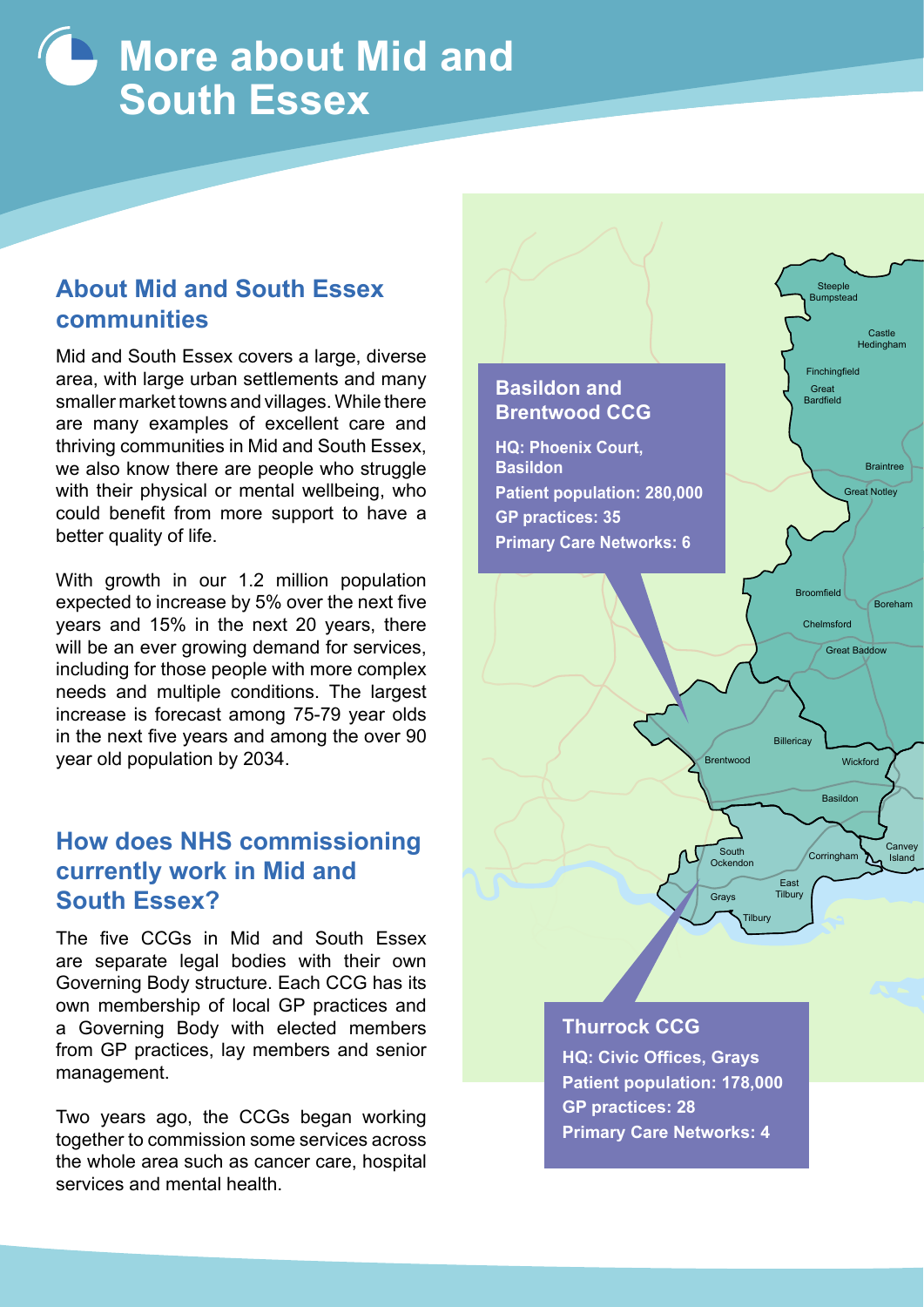

NHS organisations (including CCGs), the three local authorities and other health and care organisations also formed a partnership to work together on planning and improving health care services in Mid and South Essex. This partnership is known as the [Mid and South](https://www.msehealthandcarepartnership.co.uk/) [Essex Health and Care Partnership](https://www.msehealthandcarepartnership.co.uk/) (previously known as the Sustainability and Transformation Partnership or STP).

### **How might commissioning look in the future?**

The five Governing Bodies from each CCG have made the decision to work on a formal merger application and to develop a single Joint Executive Team. This team will be headed by a single Accountable Officer instead of the four currently in place.

The new joint Executive Team will work on improving collaboration across health and care by moving towards an Integrated Care System model.

Integrated Care Systems bring together NHS, local authority, community and voluntary sector organisations to meet the needs of their population in a collaborative way. The ambition of the Mid and South Essex Health and Care Partnership is to become an Integrated Care System by April 2021 as set out in the [NHS](http://NHS Long Term Plan)  [Long Term Plan](http://NHS Long Term Plan).

One of our priorities in Mid and South Essex is on how we will deliver improved outcomes for our communities through our four emerging "places" – South East Essex, Thurrock, Mid Essex and Basildon and Brentwood. These areas will build strong, locally focused delivery plans to collaborate in the supply of health and care to meet the needs of local people.

#### **Southend CCG**

**[HQ: Civic Centre, Southend](https://southendccg.nhs.uk/) Patient population: 181,000 GP practices: 27 Primary Care Networks: 5**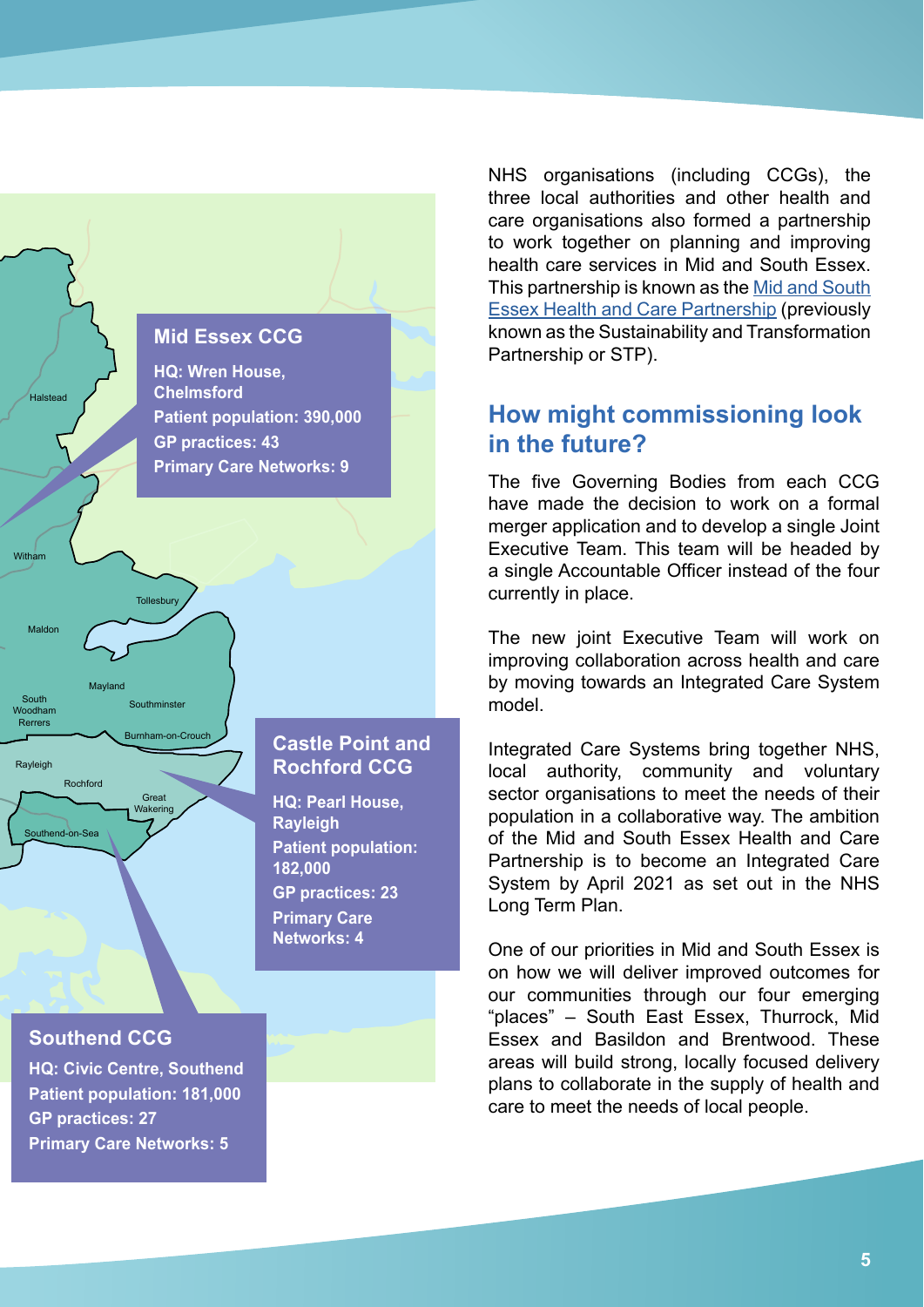

The NHS Long Term Plan was issued in January 2019 and sets out a vision for the NHS over the next 10 years and beyond. It states that, by April 2021, the NHS and our partners will be moving to create Integrated Care Systems (ICS) with primary and specialist care, physical and mental health services, and health with social care.

Our Integrated Care System would cover the area of Mid and South Essex. Below are some of the benefits that could be seen by merging into one organisation:

### **Benefits for patients:**

- Patients and health care professionals have told us over the last few years that they want reduced waiting times, better access to community care, better mental health services and more of a focus on self-care and keeping communities healthy. We believe we will be better able to achieve these aims together.
- By having one CCG and one Governing Body we can spend less time and resources on management and focus more on improving services for the benefit of our residents.

#### **Benefits for staff:**

- Working together as one organisation will generate economies of scale and reduce duplication.
- Attracting and retaining staff by offering a broad range of opportunities within the Mid and South Essex Integrated Care System, supporting staff career progression.
- Create opportunities to work in a new way, making the best use of new technology and improve staff work-life balance.
- Provide more consistent leadership and direction for staff working across the Mid and South Essex Health and Care Partnership.

#### **Benefits for partners:**

- Breaking down the barriers to joint working and paving the way for the Integrated Care System (ICS).
- Providing a single point of contact for organisations that work with us and a single vision for commissioning services.
- Support for existing partnerships and working relationships at place and neighbourhood levels.
- Ability to make commissioning decisions faster with only one decision making body for the whole of Mid and South Essex.

### **Financial benefits:**

- NHS England and NHS Improvement require the running costs of CCGs to be reduced so that more money can be invested in patient care.
- Merging the CCGs will enable less money to be spent on management costs and create more time to work on the issues that really matter to our **residents**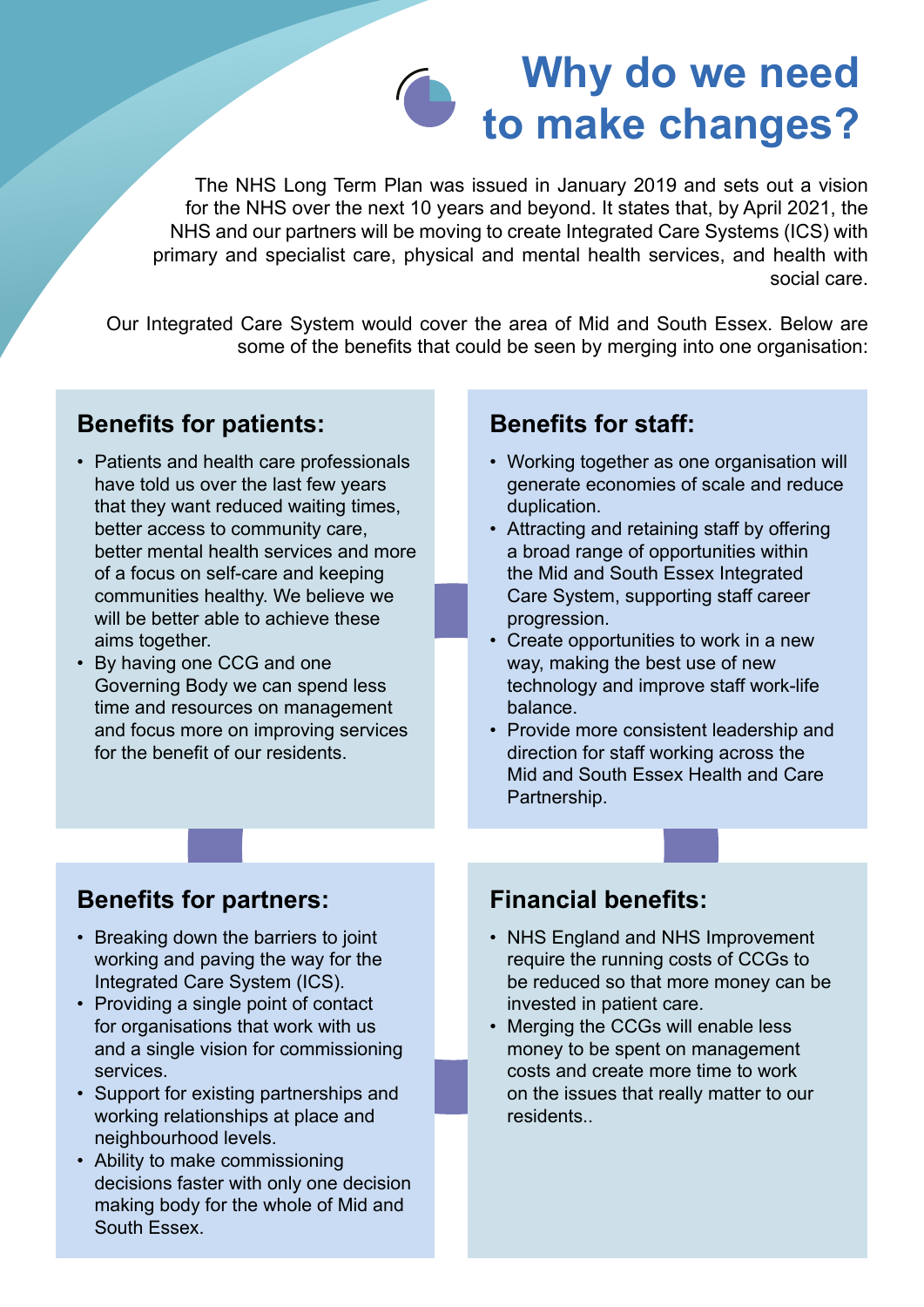## **What are potential risks and concerns?**

There are always risks and concerns with any organisational change; these must be managed properly. Some of this issues have been identified below.

**Loss of local influence.** This concern has been suggested by local partners and GPs, that a large organisation will not effectively be able to give proper consideration to local views. This will be addressed by the four place based offices, headed by a Managing Director who will feed into the one CCG. You can read more about this on pages 5 & 9. It will also be addressed by the commitment to continue our legal duty to involve and make decisions based on what's right for our population.

**A year of change will divert attention from the real issues** affecting our local health economy such as waiting times for treatment. The NHS Long Term Plan is an attempt at a national level to address known issues with NHS services. Ensuring there is better local organisation of NHS commissioning will help us purchase whole-population wide services more efficiently while still ensuring a local focus for commissioning services at a place-based level. Meanwhile our work continues in the current structure to ensure we get the best possible deal for our population.

**Wouldn't reorganisation mean job losses and costs associated with this?** The motivation for this change is not saving costs but better organisation and delivery of NHS commissioning. Our current structure of five CCGs is funded from within the running cost allowance provided to the CCGs which comes to £22.7 million in 2020/21; any new merged CCG would have the same running cost allowance as the current five CCGs. In a scenario of a single merged CCG there would be just one set of Executive Directors and one Governing Body. The savings on this could mean that the running cost allocation is available for other posts. For example this may include funding more GP time to support local commissioning initiatives or having more public involvement with the single Governing Body.

## **Why not keep five CCGs?**

We have achieved positive changes as five, smaller CCGs since 2013 but decision-making across the 'wider system' is slow and expensive. Merging to one CCG would help us meet new demands and priorities needed to support our communities, while also meeting our financial challenge across the whole of Mid and South Essex.

We are keen to hear views on what the CCGs are currently doing well to guide us as we move forward into the future. Any decisions around a merger will make sure that the new organisation will maintain and build upon all the good working practices and relationships the five individual CCGs were able to achieve.

## **Do these proposals affect other NHS organisations or services?**

This discussion document specifically concerns the five CCGs in Mid and South Essex. The proposals in this document do not directly affect any other NHS organisations or NHS services. For example, the proposals will not directly affect the medicines you receive.

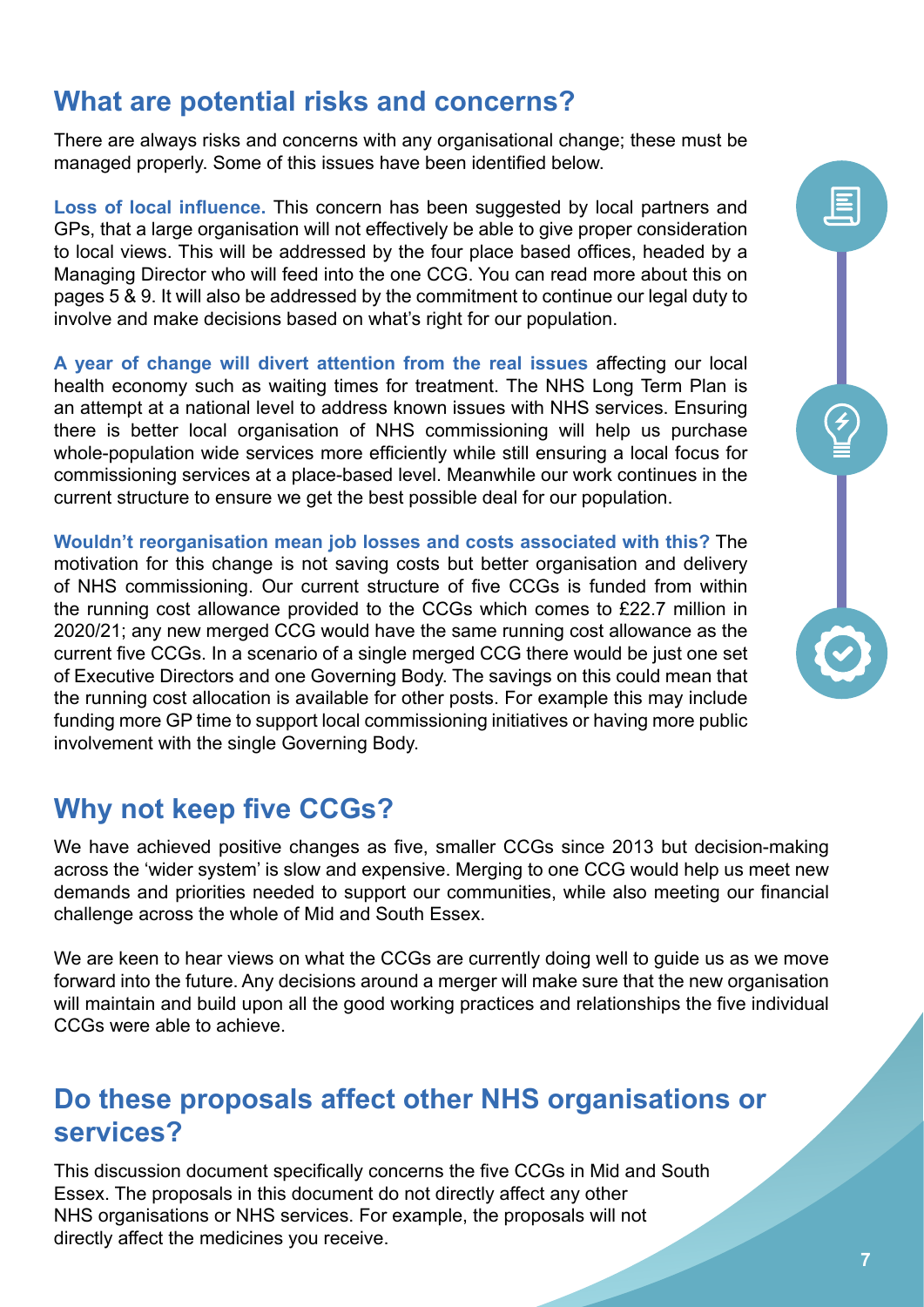## **We are seeking your views on the following changes**

During early discussions among Governing Body members from all five CCGs in Mid and South Essex, there were two specific areas that needed to be addressed:

> Ensuring our work is focused both locally and also on the whole of Mid and South Essex.

Ensuring our work continues to be clinically-led. This means local doctors and nurses leading our work and our decision making.

We believe these concerns can be addressed by:

## **Clinical Leadership**

Ensuring there are clinicians drawn from our local areas, elected to the new Governing Body and providing leadership in the new CCG's work. Clinicians will be supported by lay members to ensure the views of patients are represented at the Governing Body.

Each place (Basildon and Brentwood, Thurrock, South East Essex and Mid Essex) will have a locality leader and local partnership group where health, council, voluntary sector and other partners work together to plan and deliver services in that local area. This is where strong, locallyfocused decisions can continue to be made.

New "Primary Care Networks" (PCNs) have been developed across Mid and South Essex to bring GP services, community, mental health and social care teams closer together. Each Primary Care Network is clinically led and will be able to ensure local services are tailored to local need. There are 28 Primary Care Networks in total across Mid and South Essex.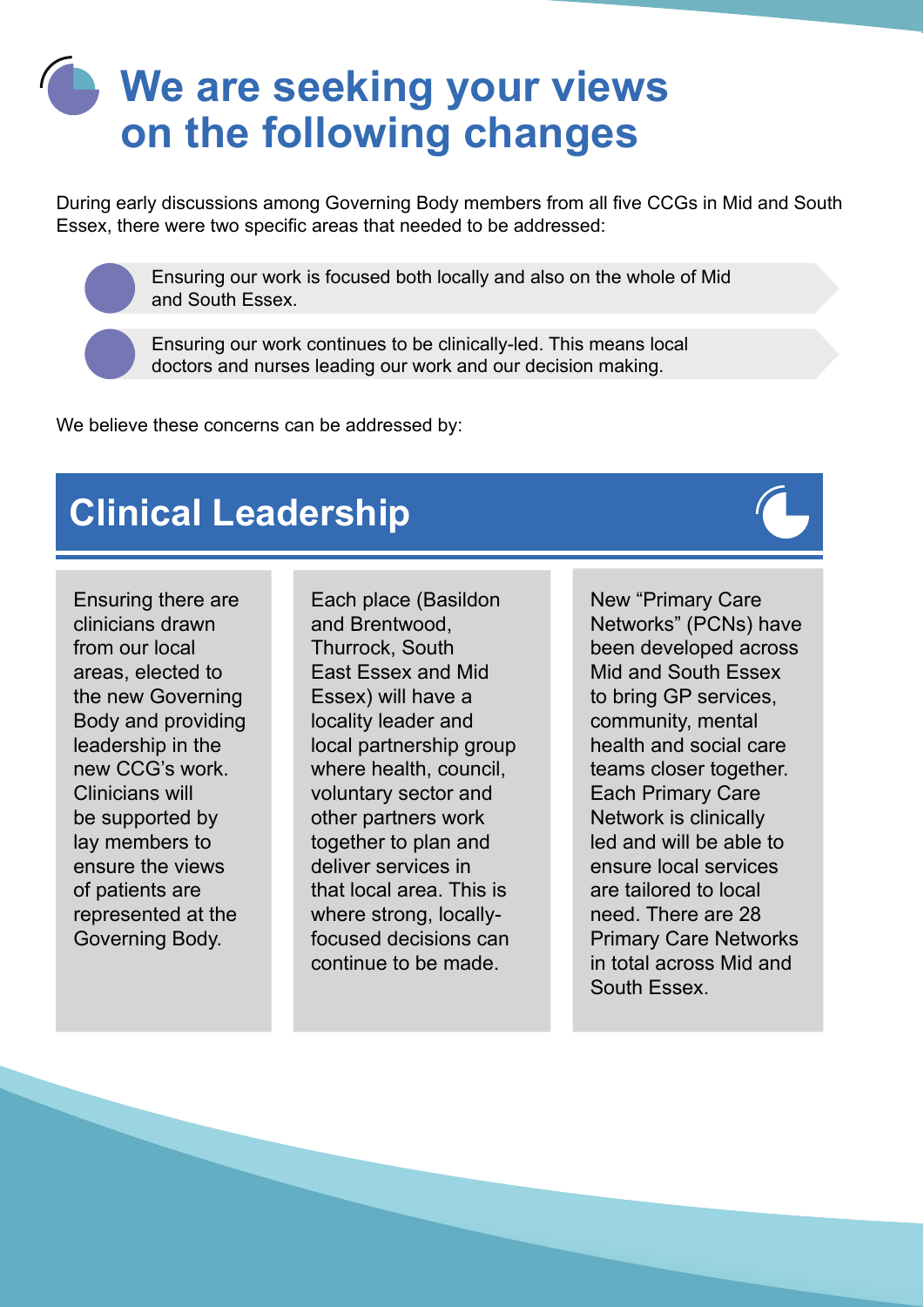## **For Local Services**

Retaining local forums such as GP Clinical **Committees** and Cabinets and forums with member GP Practices to discuss CCG business - if GP Practices wish to do so.

Our new management structure will include four Director level roles responsible for strengthening locality working and developing 'places' in Basildon and Brentwood, Mid Essex, South East Essex and Thurrock. All Primary Care Networks will belong to one of the four 'places'.

We will continue to develop local place based engagement and involvement opportunities to ensure that patients have a strong voice and help to shape our strategies, plans and activity across the places we serve.

## **Local Visibility**

Dedicated teams will work within our four 'places' across Mid and South Essex. Each team will build on existing strategies and plans to develop services in their area.

We would hold Governing Body meetings in public in different parts of Mid and South Essex so members of the public can attend as and where they wish.



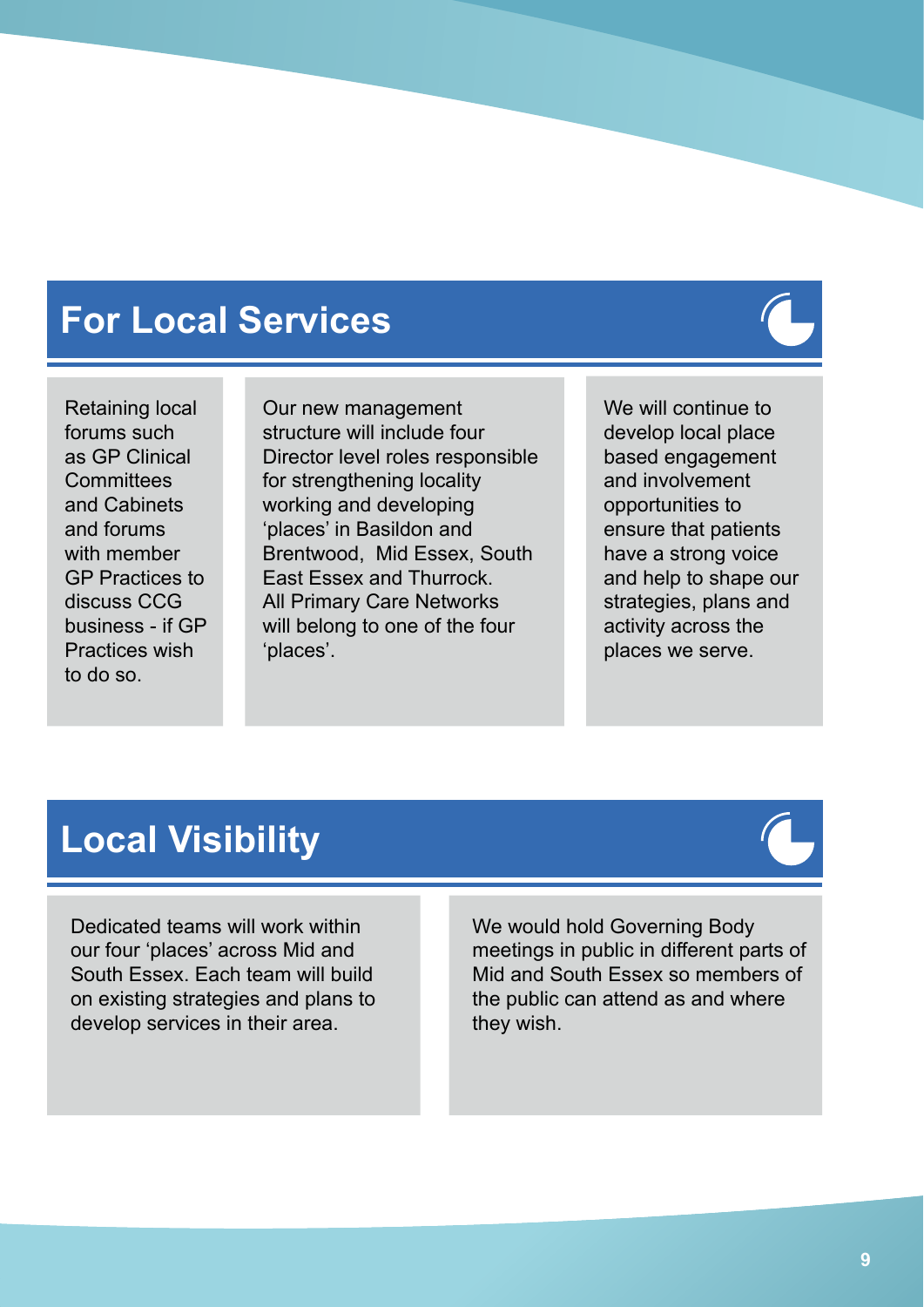## **Share your feedback with us**

## **How long do I have to give feedback?**

You can respond to this proposal over the period **14 February 2020 until 05 April 2020**.

## **How can I have my say?**

If the CCG merger proceeds, it is important that we protect what is working well to ensure commissioning meets local needs.

As the Governing Bodies consider coming together, we want to hear from anyone who wishes to share their views on the proposals and ideas on what this will mean and how best a CCG merger could take place.

To give us your views please complete our online survey at: [www.surveymonkey.co.uk/r/midandsouthessexCCGs](https://www.surveymonkey.co.uk/r/midandsouthessexCCGs)

Alternatively, to request a hard copy or another accessible format of the survey please email: [thuccg.ccgtransformation@nhs.net](http://thuccg.ccgtransformation@nhs.net), or call: 01375 365 810

There will be an opportunity to attend a public meeting in your CCG area in March and the dates for these will be confirmed on your CCG's website.

### **What happens next?**

The deadline to give feedback on this proposal is 05 April 2020. All the comments and feedback will be reviewed by the present five CCGs to help inform the final proposals for a single CCG organisational structure and define the benefits to be delivered from this change. The final proposals for a single CCG together with the defined benefits will be sent out to the membership of the current CCGs to be voted on in the Summer 2020.

A merger application with the outcome from the membership vote will be put to the five CCG Governing Bodies for consideration and if supported submitted to NHS England and Improvement in September 2020.

NHS England and Improvement will make the final decision regarding the merger application and the future of the CCGs in Mid and South Essex sometime later in 2020. Their decision will be made public as soon as possible.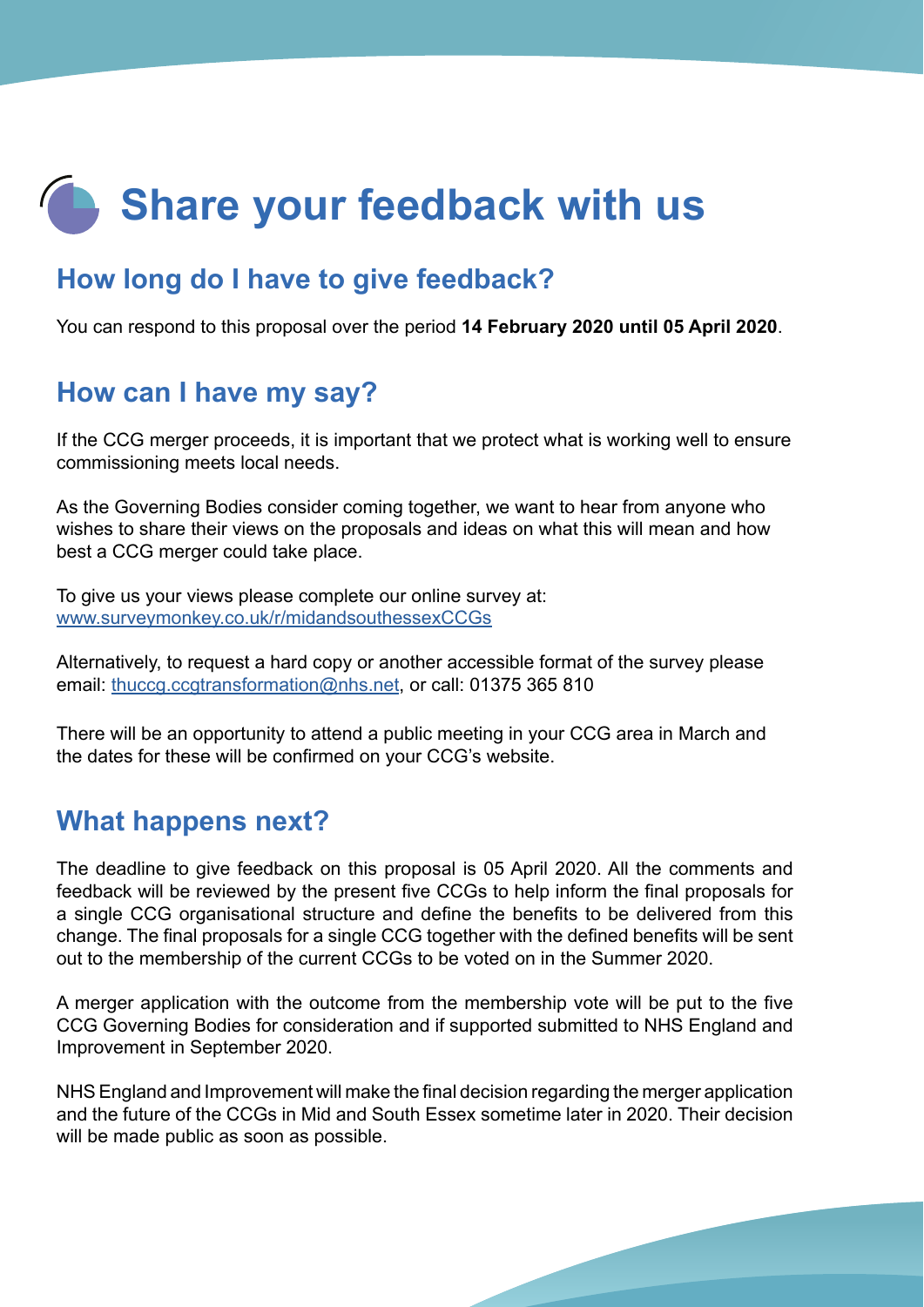

**[Clinical Commissioning Groups \(CCG\)](https://www.england.nhs.uk/ccgs/)** are clinically-led statutory NHS bodies responsible for the planning and commissioning of health care services for their local area.

**[Integrated Care Systems \(ICS\)](https://www.england.nhs.uk/integratedcare/integrated-care-systems/)** bring together NHS, local authority, community and voluntary sector organisations to meet the needs of their population in a collaborative way and, in some cases this involves pooling budgets.

**[The NHS Long Term Plan](https://www.longtermplan.nhs.uk/)** (**LTP)** sets out the main ambitions of the NHS and how it plans to meet the needs of the public into the future.

**[NHS England and Improvement](https://www.england.nhs.uk/about/about-nhs-england/)** is the organisation that leads the National Health Service (NHS) in England and is responsible for overseeing our commissioning activities.

**[Primary Care Networks](https://www.england.nhs.uk/primary-care/primary-care-networks/) (PCN)** are a key part of the NHS Long Term Plan and bring together GP practices into a network, typically covering 30,000-50,000 patients. The networks will provide the structure and funding for services to be developed locally, in response to the needs of the patients they serve.

**[Sustainability and Transformation Partnerships](https://www.england.nhs.uk/integratedcare/stps/) (STP)** are areas covering all of England, where local NHS organisations and councils have shared proposals to improve health and care in the areas they serve. The STP in Mid and South Essex is now known as the Mid and South Essex Health and Care Partnership.